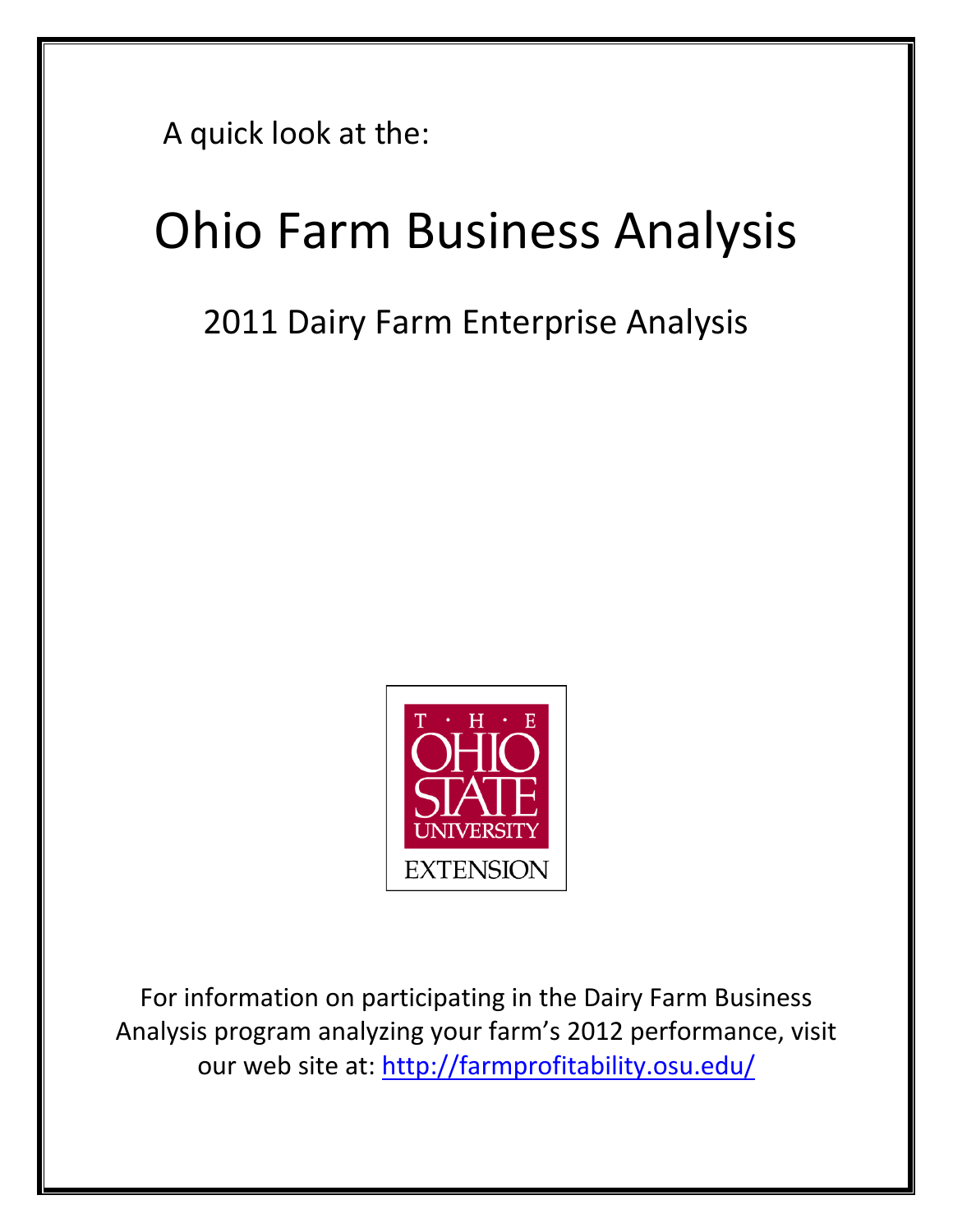This handout contains summary information for 32 farms participating in the 2011 Ohio Dairy Farm Business Summary. These farms provided detailed financial and production data in order to complete a whole-farm and detailed enterprise analysis for their dairy and crop enterprises. Confidentiality of individual farm data is of utmost importance, so some reports may not include all 32 farms if individual farms might be identified through the presentation of the data.

This project was supported by National Farm Management Benchmarking Center Grant no. GRT00020847 from the USDA National Institute of Food and Agriculture

This data is the property of The Ohio State University and should not be reproduced without permission.

Dianne Shoemaker, Field Specialist, Dairy Production Economics. Ohio State University Extension. [shoemaker.3@osu.edu](mailto:shoemaker.3@osu.edu)

Eric Barrett, Extension Educator, Ohio State University Extension. barrett.90@osu.edu

## © The Ohio State University, 2013

Ohio State University Extension embraces human diversity and is committed to ensuring that all research and related educational programs are available to clientele on a nondiscriminatory basis without regard to age, ancestry, color, disability, gender identity or expression, genetic information, HIV/AIDS status, military status, national origin, race, religion, sex, sexual orientation, or veteran status. This statement is in accordance with United States Civil Rights Laws and the USDA.

*Keith L. Smith, Associate Vice President for Agricultural Administration; Associate Dean, College of Food, Agricultural, and Environmental Sciences; Director, Ohio State University Extension; and Gist Chair in Extension Education and Leadership.*

For Deaf and Hard of Hearing, please contact Ohio State University Extension using your preferred communication (e-mail, relay services, or video relay services). Phone 1-800-750-0750 between 8 a.m. and 5 p.m. EST Monday through Friday. Inform the operator to dial 614-292-6181.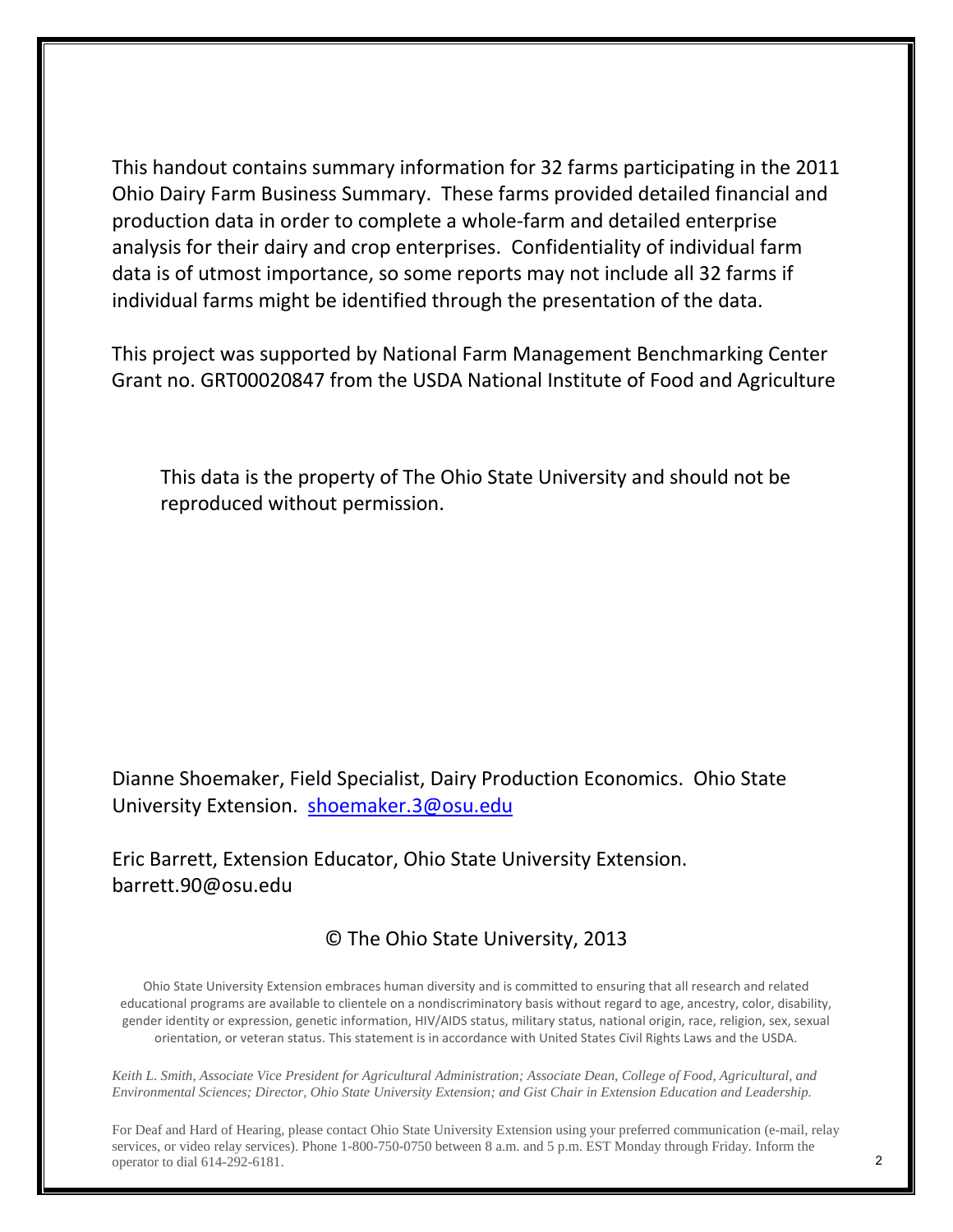A quick look at the Ohio dairy farms:

Average, range and top 20% average for selected 2011 farm data. 32 Ohio dairy farms.

| 2011                                       | <b>Average</b><br>of 32 farms | <b>Range</b>               | <b>Top 20%</b><br><b>Average</b> |
|--------------------------------------------|-------------------------------|----------------------------|----------------------------------|
| Number of<br>Cows                          | 226                           | $46 - 600$                 | 323                              |
| Milk sold<br>Per cow                       | 24,250                        | 12,367 to<br>29,978        | 26,183                           |
| Feed cost per<br>cwt. of $milk1$           | \$12.68                       | \$9.17 to<br>> \$20.00     | \$11.18                          |
| <b>Total cost</b><br>per cwt. <sup>2</sup> | \$21.69                       | $$15.11$ to<br>> \$30.00   | \$18.98                          |
| Net farm<br>income/cow $3$                 | \$317                         | $($1,600)$ to<br>> \$1,700 | \$1,290                          |

 $1$  Feed costs are calculated using Ohio 2011 average costs for homegrown feeds.

 $2$  Includes direct and indirect costs before a labor and management charge

 $3$  Before labor and management charge

Ohio Farm Business Analysis, 2011 Dairy Farm Enterprise Analysis © The Ohio State University 2013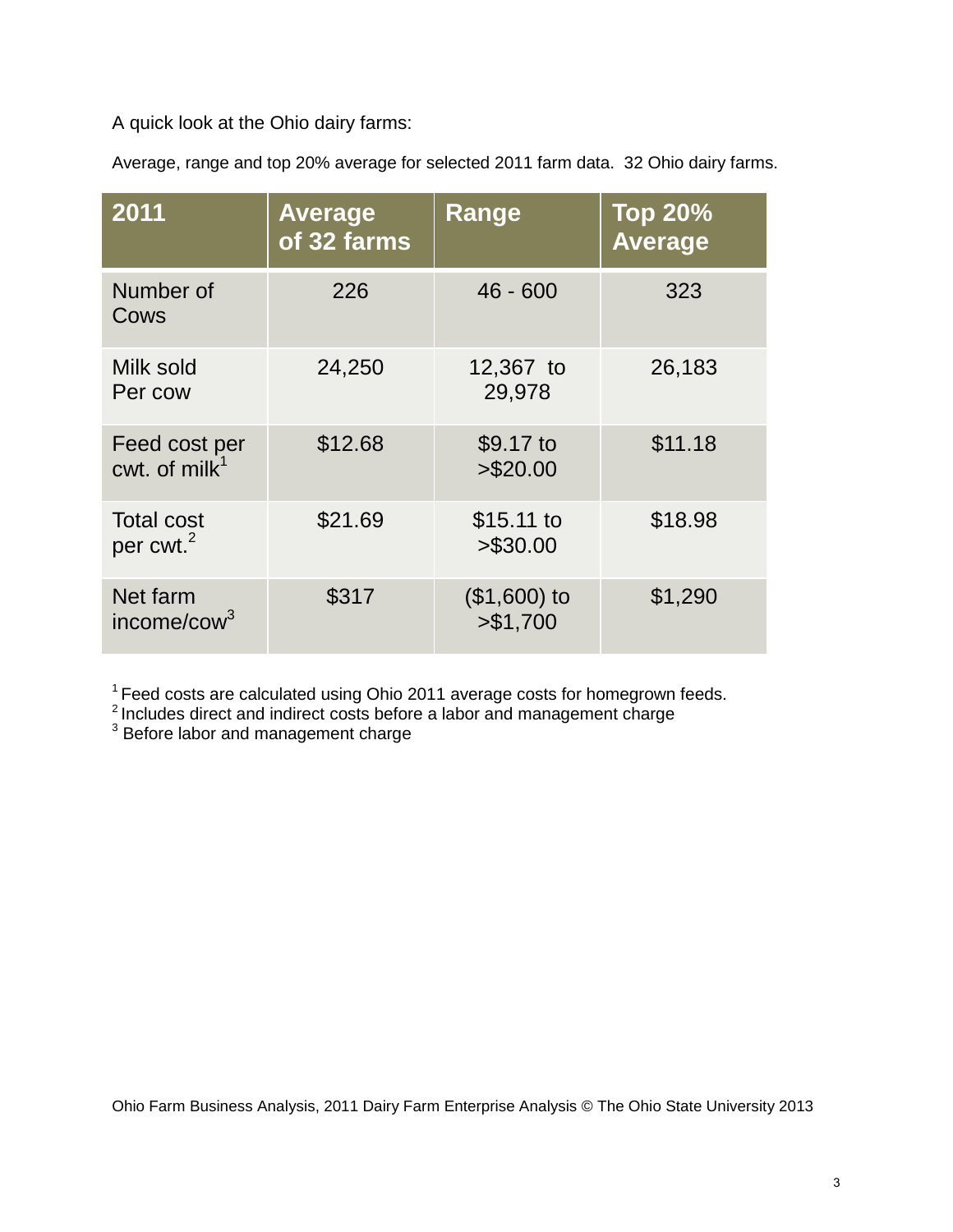### **Livestock Enterprise Analysis (Farms Sorted By Net Return Per Unit)**

#### **Dairy -- Average Per Cwt. Of Milk**

|                                                                                                                                                                                                                                                                                                                                                                                                                                                                                                                              | Livestock Enterprise Analysis<br>(Farms Sorted By Net Return Per Unit) |                                                                                                                                                                                       |                                                        |                                                                                                                                                                                       |
|------------------------------------------------------------------------------------------------------------------------------------------------------------------------------------------------------------------------------------------------------------------------------------------------------------------------------------------------------------------------------------------------------------------------------------------------------------------------------------------------------------------------------|------------------------------------------------------------------------|---------------------------------------------------------------------------------------------------------------------------------------------------------------------------------------|--------------------------------------------------------|---------------------------------------------------------------------------------------------------------------------------------------------------------------------------------------|
|                                                                                                                                                                                                                                                                                                                                                                                                                                                                                                                              | Dairy -- Average Per Cwt. Of Milk                                      |                                                                                                                                                                                       |                                                        |                                                                                                                                                                                       |
|                                                                                                                                                                                                                                                                                                                                                                                                                                                                                                                              | Avg. Of<br><u>All Farms</u>                                            |                                                                                                                                                                                       | <b>High 20%</b>                                        |                                                                                                                                                                                       |
| Number of farms                                                                                                                                                                                                                                                                                                                                                                                                                                                                                                              |                                                                        | 32                                                                                                                                                                                    |                                                        | $\overline{7}$                                                                                                                                                                        |
| Milk sold (hd)<br>Dairy Calves sold (hd)<br>Transferred out (hd)<br>Cull sales (hd)<br>Other income<br>Purchased (hd)<br>Transferred in (hd)<br>Inventory change (hd)<br>Gross margin                                                                                                                                                                                                                                                                                                                                        | Quantity<br>99.95<br>0.00<br>0.00<br>0.00<br>0.00<br>0.00<br>0.00      | Value<br>21.52<br>0.19<br>0.86<br>0.01<br>0.00<br>0.41<br>22.99                                                                                                                       | Quantity<br>99.88<br>0.00<br>0.00<br>0.00<br>0.00      | Value<br>21.77<br>0.15<br>0.94<br>0.04<br>1.01<br>23.91                                                                                                                               |
| <b>Direct Expenses</b><br>Protein Vit Minerals (lb.)<br>Complete Ration (lb.)<br>Corn (bu.)<br>Corn Silage (lb.)<br>Hay, Alfalfa (lb.)<br>Hay, Grass (lb.)<br>Haylage, Alfalfa (lb.)<br>Other feed stuffs (lb)<br><b>Breeding fees</b><br>Veterinary<br>Supplies<br>Contract production exp.<br>Fuel & oil<br>Repairs<br>Custom hire<br><b>Hired labor</b><br>Utilities<br>Hauling and trucking<br>Marketing<br>Bedding<br>Total direct expenses<br>Return over direct expense<br><b>Overhead Expenses</b><br>Farm insurance | 7.45<br>585.37<br>0.17<br>96.57<br>9.40<br>5.74<br>18.78<br>10.78      | 4.99<br>0.87<br>1.12<br>2.89<br>0.81<br>0.39<br>0.73<br>0.89<br>0.33<br>0.58<br>0.96<br>0.33<br>0.43<br>0.48<br>0.33<br>2.35<br>0.40<br>0.43<br>0.27<br>0.36<br>19.94<br>3.05<br>0.15 | 0.01<br>0.06<br>85.40<br>4.27<br>1.05<br>36.41<br>5.92 | 4.40<br>1.37<br>0.38<br>2.56<br>0.37<br>0.16<br>1.31<br>0.63<br>0.29<br>0.44<br>0.67<br>0.28<br>0.32<br>0.24<br>0.47<br>2.14<br>0.37<br>0.38<br>0.31<br>0.36<br>17.46<br>6.44<br>0.13 |
| Interest<br>Mach & bldg depreciation<br>Miscellaneous<br>Total overhead expenses<br>Total dir & ovhd expenses<br>Net return                                                                                                                                                                                                                                                                                                                                                                                                  |                                                                        | 0.34<br>0.89<br>0.37<br>1.74<br>21.69<br>1.31                                                                                                                                         |                                                        | 0.14<br>0.92<br>0.32<br>1.52<br>18.98<br>4.93                                                                                                                                         |
| Labor & management charge<br>Net return over Ibr & mgt                                                                                                                                                                                                                                                                                                                                                                                                                                                                       |                                                                        | 1.20<br>0.10                                                                                                                                                                          |                                                        | 1.13<br>3.79                                                                                                                                                                          |
| Cost of Production Per Cwt. Of Milk<br>Total direct expense per unit<br>Total dir& ovhd expense per unit<br>With other revenue adjustments<br>With labor and management                                                                                                                                                                                                                                                                                                                                                      |                                                                        | 19.94<br>21.69<br>20.23<br>21.43                                                                                                                                                      |                                                        | 17.46<br>18.98<br>16.88<br>18.01                                                                                                                                                      |
| Est. labor hours per unit                                                                                                                                                                                                                                                                                                                                                                                                                                                                                                    |                                                                        | 0.18                                                                                                                                                                                  |                                                        | 0.10                                                                                                                                                                                  |
| <b>Other Information</b><br>Number of cows<br>Milk produced per cow<br>Total milk sold<br>Lb. of milk sold per FTE<br>Culling percentage<br>Turnover rate<br>Cow death loss percent<br>Percent of barn capacity<br>Feed cost per day<br>Feed cost per cwt. of milk<br>Feed cost per cow<br>Avg. milk price per cwt.                                                                                                                                                                                                          |                                                                        | 226.7<br>24,250<br>5,493,656<br>1,573,439<br>27.0<br>33.6<br>6.5<br>102.3<br>8.42<br>12.68<br>3,074.79<br>21.53                                                                       |                                                        | 323.4<br>26,183<br>8,457,879<br>2,878,765<br>28.7<br>34.3<br>5.4<br>100.6<br>8.02<br>11.18<br>2,927.93<br>21.79                                                                       |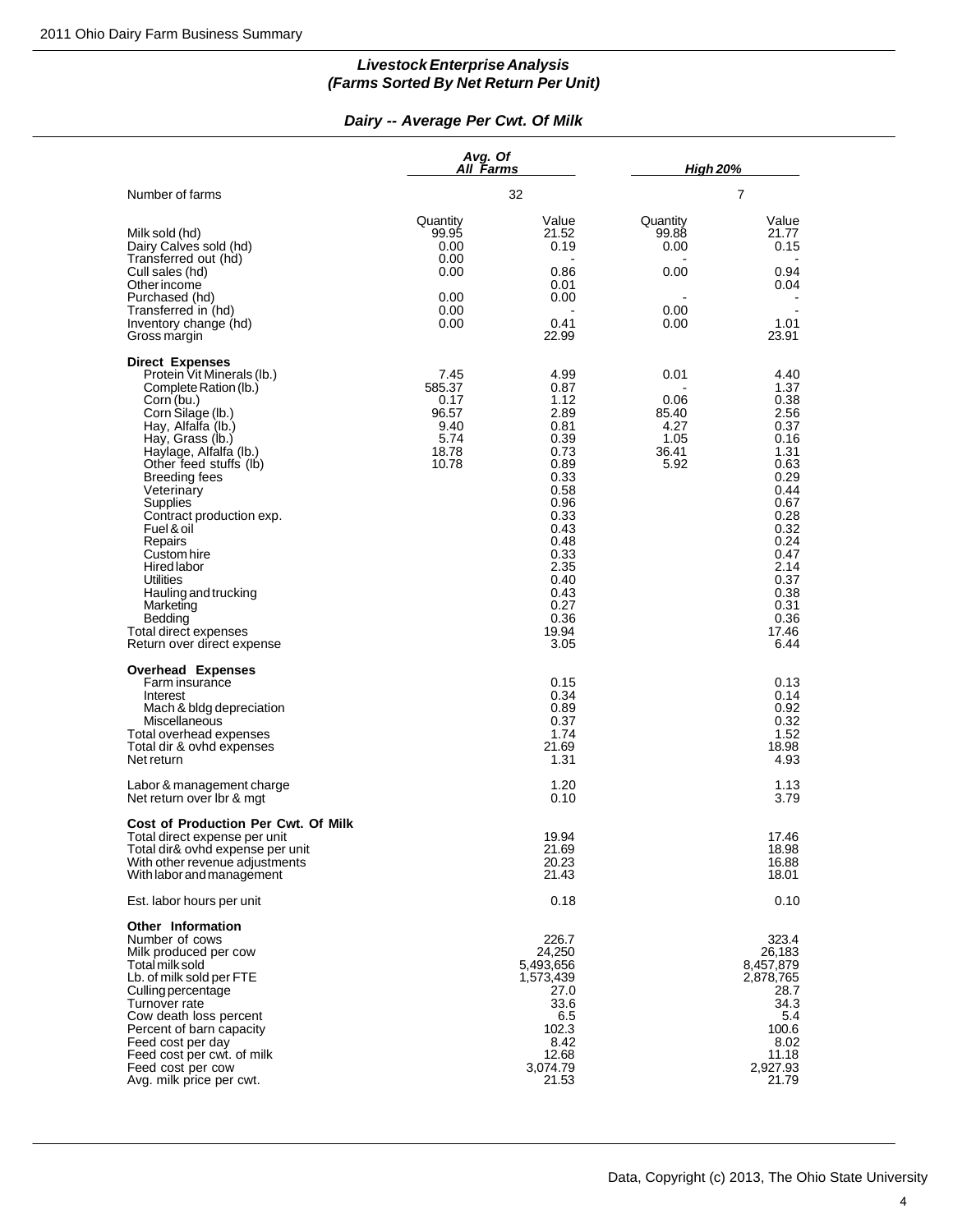### **Livestock Enterprise Analysis (Farms Sorted By Net Return Per Unit)**

#### **Dairy -- Average Per Cow**

|                                                                                                                                                                                                                                                                                                                                                                                                                                                                                                                                     | <b>Livestock Enterprise Analysis</b><br>(Farms Sorted By Net Return Per Unit)        |                                                                                                                                                                                                                                |                                                                   |                                                                                                                                                                                                                               |
|-------------------------------------------------------------------------------------------------------------------------------------------------------------------------------------------------------------------------------------------------------------------------------------------------------------------------------------------------------------------------------------------------------------------------------------------------------------------------------------------------------------------------------------|--------------------------------------------------------------------------------------|--------------------------------------------------------------------------------------------------------------------------------------------------------------------------------------------------------------------------------|-------------------------------------------------------------------|-------------------------------------------------------------------------------------------------------------------------------------------------------------------------------------------------------------------------------|
|                                                                                                                                                                                                                                                                                                                                                                                                                                                                                                                                     | Dairy -- Average Per Cow                                                             |                                                                                                                                                                                                                                |                                                                   |                                                                                                                                                                                                                               |
|                                                                                                                                                                                                                                                                                                                                                                                                                                                                                                                                     | Avg. Of<br><b>All Farms</b>                                                          |                                                                                                                                                                                                                                | <b>High 20%</b>                                                   |                                                                                                                                                                                                                               |
| Number of farms                                                                                                                                                                                                                                                                                                                                                                                                                                                                                                                     |                                                                                      | 32                                                                                                                                                                                                                             |                                                                   | 7                                                                                                                                                                                                                             |
| Milk sold (hd)<br>Dairy Calves sold (hd)<br>Transferred out (hd)<br>Cull sales (hd)<br>Other income<br>Purchased (hd)                                                                                                                                                                                                                                                                                                                                                                                                               | Quantity<br>24,237.8<br>0.4<br>0.0<br>0.3<br>0.0                                     | Value<br>5,218.62<br>46.46<br>209.05<br>3.10<br>$-0.39$                                                                                                                                                                        | Quantity<br>26,150.7<br>0.4<br>0.3<br>$\blacksquare$              | Value<br>5,698.74<br>40.46<br>245.24<br>9.36                                                                                                                                                                                  |
| Transferred in (hd)<br>Inventory change (hd)<br>Gross margin                                                                                                                                                                                                                                                                                                                                                                                                                                                                        | 0.1<br>0.1                                                                           | 98.38<br>5,575.21                                                                                                                                                                                                              | 0.3<br>0.2                                                        | 265.59<br>6,259.38                                                                                                                                                                                                            |
| <b>Direct Expenses</b><br>Protein Vit Minerals (lb.)<br>Complete Ration (lb.)<br>Corn (bu.)<br>Corn Silage (lb.)<br>Hay, Alfalfa (lb.)<br>Hay, Grass (lb.)<br>Haylage, Alfalfa (lb.)<br>Other feed stuffs (lb)<br><b>Breeding fees</b><br>Veterinary<br>Supplies<br>Contract production exp.<br>Fuel & oil<br>Repairs<br>Custom hire<br><b>Hired labor</b><br><b>Utilities</b><br>Hauling and trucking<br>Marketing<br>Bedding<br>Total direct expenses<br>Return over direct expense<br><b>Overhead Expenses</b><br>Farm insurance | 1,805.8<br>141,950.1<br>40.2<br>23,418.4<br>2,278.4<br>1.392.7<br>4,554.5<br>2,615.3 | 1,211.05<br>211.16<br>270.80<br>700.18<br>195.24<br>94.27<br>176.11<br>215.97<br>79.85<br>141.38<br>232.85<br>79.37<br>105.15<br>116.49<br>80.79<br>569.73<br>97.44<br>105.08<br>66.22<br>86.96<br>4,836.10<br>739.12<br>35.46 | 1.4<br>14.6<br>22,358.7<br>1,117.5<br>273.6<br>9,531.8<br>1,550.5 | 1,151.87<br>358.80<br>99.55<br>670.76<br>96.66<br>40.69<br>344.13<br>165.48<br>76.59<br>115.95<br>175.57<br>73.63<br>83.88<br>63.83<br>124.02<br>559.46<br>96.02<br>100.66<br>80.28<br>94.91<br>4,572.73<br>1,686.65<br>34.55 |
| Interest<br>Mach & bldg depreciation<br>Miscellaneous<br>Total overhead expenses<br>Total dir & ovhd expenses<br>Net return                                                                                                                                                                                                                                                                                                                                                                                                         |                                                                                      | 81.35<br>215.81<br>89.99<br>422.61<br>5.258.70<br>316.51                                                                                                                                                                       |                                                                   | 37.29<br>240.43<br>84.71<br>396.98<br>4,969.72<br>1,289.66                                                                                                                                                                    |
| Labor & management charge<br>Net return over Ibr & mgt                                                                                                                                                                                                                                                                                                                                                                                                                                                                              |                                                                                      | 292.11<br>24.40                                                                                                                                                                                                                |                                                                   | 296.83<br>992.83                                                                                                                                                                                                              |
| Cost of Production Per Cwt. Of Milk<br>Total direct expense per unit<br>Total dir& ovhd expense per unit<br>With other revenue adjustments<br>With labor and management                                                                                                                                                                                                                                                                                                                                                             |                                                                                      | 19.94<br>21.69<br>20.23<br>21.43                                                                                                                                                                                               |                                                                   | 17.46<br>18.98<br>16.88<br>18.01                                                                                                                                                                                              |
| Est. labor hours per unit                                                                                                                                                                                                                                                                                                                                                                                                                                                                                                           |                                                                                      | 43.13                                                                                                                                                                                                                          |                                                                   | 25.44                                                                                                                                                                                                                         |
| <b>Other Information</b><br>Number of cows<br>Milk produced per cow<br>Total milk sold<br>Lb. of milk sold per FTE<br><b>Culling percentage</b><br>Turnover rate<br>Cow death loss percent<br>Percent of barn capacity<br>Feed cost per day<br>Feed cost per cwt. of milk<br>Feed cost per cow<br>Avg. milk price per cwt.                                                                                                                                                                                                          |                                                                                      | 226.7<br>24,250<br>5,493,656<br>1,573,439<br>27.0<br>33.6<br>6.5<br>102.3<br>8.42<br>12.68<br>3,074.79<br>21.53                                                                                                                |                                                                   | 323.4<br>26,183<br>8,457,879<br>2,878,765<br>28.7<br>34.3<br>5.4<br>100.6<br>8.02<br>11.18<br>2,927.93<br>21.79                                                                                                               |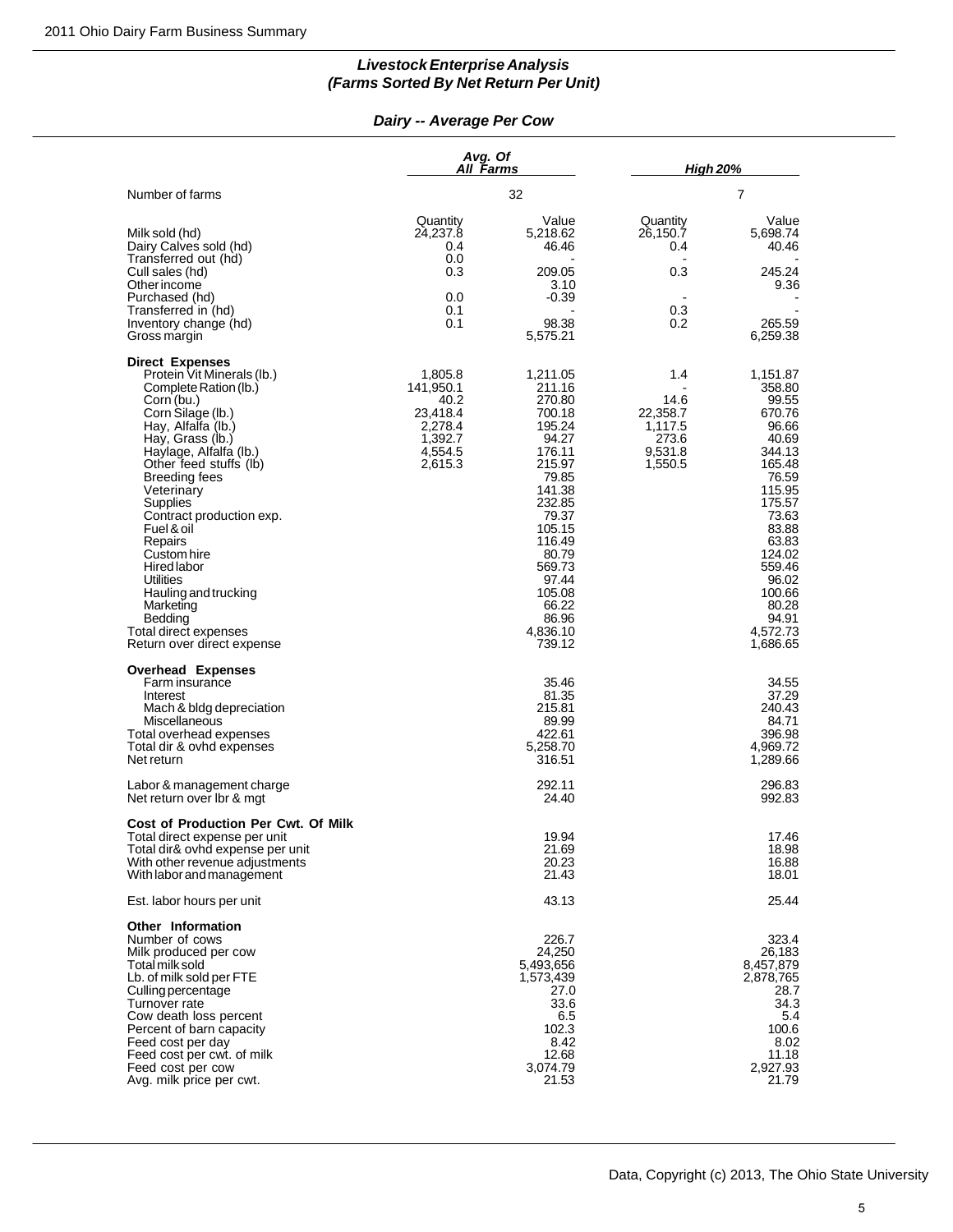#### *Livestock Enterprise Analysis (Farms Sorted By Enterprise Size)*

#### *Dairy -- Average Per Cwt. Of Milk*

|                                                                                                                                                                                                                                                                                                                                                                                                                                                                                                                        | Avg. Of<br>All Farms                                                             |                                                                                                                                                                                       | $51 -$<br>100                                                                    |                                                                                                                                                                       | $101 -$<br>200                                                            |                                                                                                                                                                       | $201 -$<br>500                                                 |                                                                                                                                                                                       |
|------------------------------------------------------------------------------------------------------------------------------------------------------------------------------------------------------------------------------------------------------------------------------------------------------------------------------------------------------------------------------------------------------------------------------------------------------------------------------------------------------------------------|----------------------------------------------------------------------------------|---------------------------------------------------------------------------------------------------------------------------------------------------------------------------------------|----------------------------------------------------------------------------------|-----------------------------------------------------------------------------------------------------------------------------------------------------------------------|---------------------------------------------------------------------------|-----------------------------------------------------------------------------------------------------------------------------------------------------------------------|----------------------------------------------------------------|---------------------------------------------------------------------------------------------------------------------------------------------------------------------------------------|
| Number of farms                                                                                                                                                                                                                                                                                                                                                                                                                                                                                                        |                                                                                  | 32                                                                                                                                                                                    |                                                                                  | $\overline{7}$                                                                                                                                                        | 11                                                                        |                                                                                                                                                                       | 10                                                             |                                                                                                                                                                                       |
| Milk sold (hd)<br>Dairy Calves sold (hd)<br>Transferred out (hd)<br>Cull sales (hd)<br>Other income<br>Purchased (hd)<br>Transferred in (hd)<br>Inventory change (hd)<br>Gross margin                                                                                                                                                                                                                                                                                                                                  | Quantity<br>99.95<br>0.00<br>0.00<br>0.00<br>0.00<br>0.00<br>0.00                | Value<br>21.52<br>0.19<br>0.86<br>0.01<br>0.00<br>0.41<br>22.99                                                                                                                       | Quantity<br>99.34<br>0.00<br>0.00<br>0.00<br>0.00<br>0.00                        | Value<br>22.27<br>0.32<br>1.09<br>0.19<br>$-0.02$<br>23.86                                                                                                            | Quantity<br>99.96<br>0.00<br>0.00<br>0.00<br>0.00<br>0.00<br>0.00         | Value<br>21.55<br>0.21<br>1.03<br>0.00<br>$-0.01$<br>0.09<br>22.87                                                                                                    | Quantity<br>100.00<br>0.00<br>0.00<br>0.00<br>0.00             | Value<br>21.45<br>0.20<br>0.78<br>0.00<br>0.19<br>22.62                                                                                                                               |
| <b>Direct Expenses</b><br>Protein Vit Minerals (lb.)<br>Complete Ration (lb.)<br>Corn (bu.)<br>Corn Silage (lb.)<br>Hay, Alfalfa (lb.)<br>Hay, Grass (lb.)<br>Haylage, Alfalfa (lb.)<br>Haylage, Grass (lb.)<br>Sorghum Silage (lb.)<br>Other feed stuffs (lb)<br>Veterinary<br>Supplies<br>Contract production exp.<br>Fuel & oil<br>Repairs<br>Custom hire<br><b>Hired labor</b><br><b>Utilities</b><br>Hauling and trucking<br>Bedding<br>Operating interest<br>Total direct expenses<br>Return over direct expense | 7.45<br>585.37<br>0.17<br>96.57<br>9.40<br>5.74<br>18.78<br>5.37<br>0.57<br>4.84 | 4.99<br>0.87<br>1.12<br>2.89<br>0.81<br>0.39<br>0.73<br>0.20<br>0.02<br>0.67<br>0.58<br>1.52<br>0.33<br>0.43<br>0.48<br>0.33<br>2.35<br>0.40<br>0.43<br>0.36<br>0.04<br>19.94<br>3.05 | 115.73<br>9,453.64<br>0.14<br>102.22<br>13.91<br>5.84<br>18.79<br>20.26<br>15.61 | 4.59<br>0.92<br>0.83<br>3.07<br>1.20<br>0.49<br>0.82<br>0.77<br>1.12<br>0.74<br>1.77<br>0.73<br>0.46<br>0.20<br>1.21<br>0.50<br>0.33<br>0.16<br>0.10<br>20.02<br>3.84 | 1.46<br>0.13<br>0.37<br>105.98<br>18.14<br>6.88<br>5.50<br>10.19<br>10.05 | 5.11<br>0.71<br>2.48<br>3.13<br>1.57<br>0.43<br>0.24<br>0.32<br>0.63<br>0.65<br>1.46<br>0.53<br>0.74<br>0.24<br>1.94<br>0.50<br>0.51<br>0.27<br>0.04<br>21.48<br>1.38 | 0.14<br>87.28<br>8.92<br>6.59<br>14.71<br>4.11<br>0.88<br>1.93 | 5.12<br>1.33<br>0.93<br>2.62<br>0.76<br>0.47<br>0.64<br>0.18<br>0.04<br>0.51<br>0.57<br>1.69<br>0.63<br>0.40<br>0.54<br>0.31<br>2.54<br>0.35<br>0.44<br>0.41<br>0.04<br>20.54<br>2.08 |
| <b>Overhead Expenses</b><br>Interest<br>Mach & bldg depreciation<br>Miscellaneous<br>Total overhead expenses<br>Total dir & ovhd expenses<br>Net return                                                                                                                                                                                                                                                                                                                                                                |                                                                                  | 0.34<br>0.89<br>0.52<br>1.74<br>21.69<br>1.31                                                                                                                                         |                                                                                  | 0.27<br>0.73<br>0.54<br>1.54<br>21.55<br>2.31                                                                                                                         |                                                                           | 0.41<br>0.87<br>0.70<br>1.98<br>23.47<br>$-0.60$                                                                                                                      |                                                                | 0.33<br>0.81<br>0.52<br>1.66<br>22.20<br>0.42                                                                                                                                         |
| Labor & management charge<br>Net return over Ibr & mgt                                                                                                                                                                                                                                                                                                                                                                                                                                                                 |                                                                                  | 1.20<br>0.10                                                                                                                                                                          |                                                                                  | 4.36<br>-2.06                                                                                                                                                         |                                                                           | 1.76<br>$-2.36$                                                                                                                                                       |                                                                | 0.81<br>$-0.39$                                                                                                                                                                       |
| Cost of Production Per Cwt. Of Milk<br>Total direct expense per unit<br>Total dir& ovhd expense per unit<br>With other revenue adjustments<br>With labor and management                                                                                                                                                                                                                                                                                                                                                |                                                                                  | 19.94<br>21.69<br>20.23<br>21.43                                                                                                                                                      |                                                                                  | 20.02<br>21.55<br>20.16<br>24.53                                                                                                                                      |                                                                           | 21.48<br>23.47<br>22.15<br>23.91                                                                                                                                      |                                                                | 20.54<br>22.20<br>21.03<br>21.84                                                                                                                                                      |
| Est. labor hours per unit                                                                                                                                                                                                                                                                                                                                                                                                                                                                                              |                                                                                  | 0.18                                                                                                                                                                                  |                                                                                  | 0.24                                                                                                                                                                  |                                                                           | 0.22                                                                                                                                                                  |                                                                | 0.19                                                                                                                                                                                  |
| Other Information<br>Number of cows<br>Milk produced per cow<br>Total milk sold<br>Lb. of milk sold per FTE<br>Culling percentage<br>Turnover rate<br>Cow death loss percent<br>Percent of barn capacity<br>Feed cost per day<br>Feed cost per cwt. of milk<br>Feed cost per cow<br>Avg. milk price per cwt.                                                                                                                                                                                                           |                                                                                  | 226.7<br>24,250<br>5,493,656<br>1,573,439<br>27.0<br>33.6<br>6.5<br>102.3<br>8.42<br>12.68<br>3,074.79<br>21.53                                                                       |                                                                                  | 74.4<br>20,902<br>1,545,433<br>1,165,019<br>23.6<br>27.3<br>3.6<br>77.0<br>7.91<br>13.81<br>2,886.97<br>22.42                                                         |                                                                           | 140.5<br>21,870<br>3,072,551<br>1,295,863<br>28.4<br>32.7<br>4.3<br>103.8<br>8.76<br>14.62<br>3,197.33<br>21.55                                                       |                                                                | 348.3<br>25,120<br>8,749,384<br>1,466,877<br>27.5<br>36.8<br>9.2<br>105.2<br>8.68<br>12.61<br>3,166.96<br>21.45                                                                       |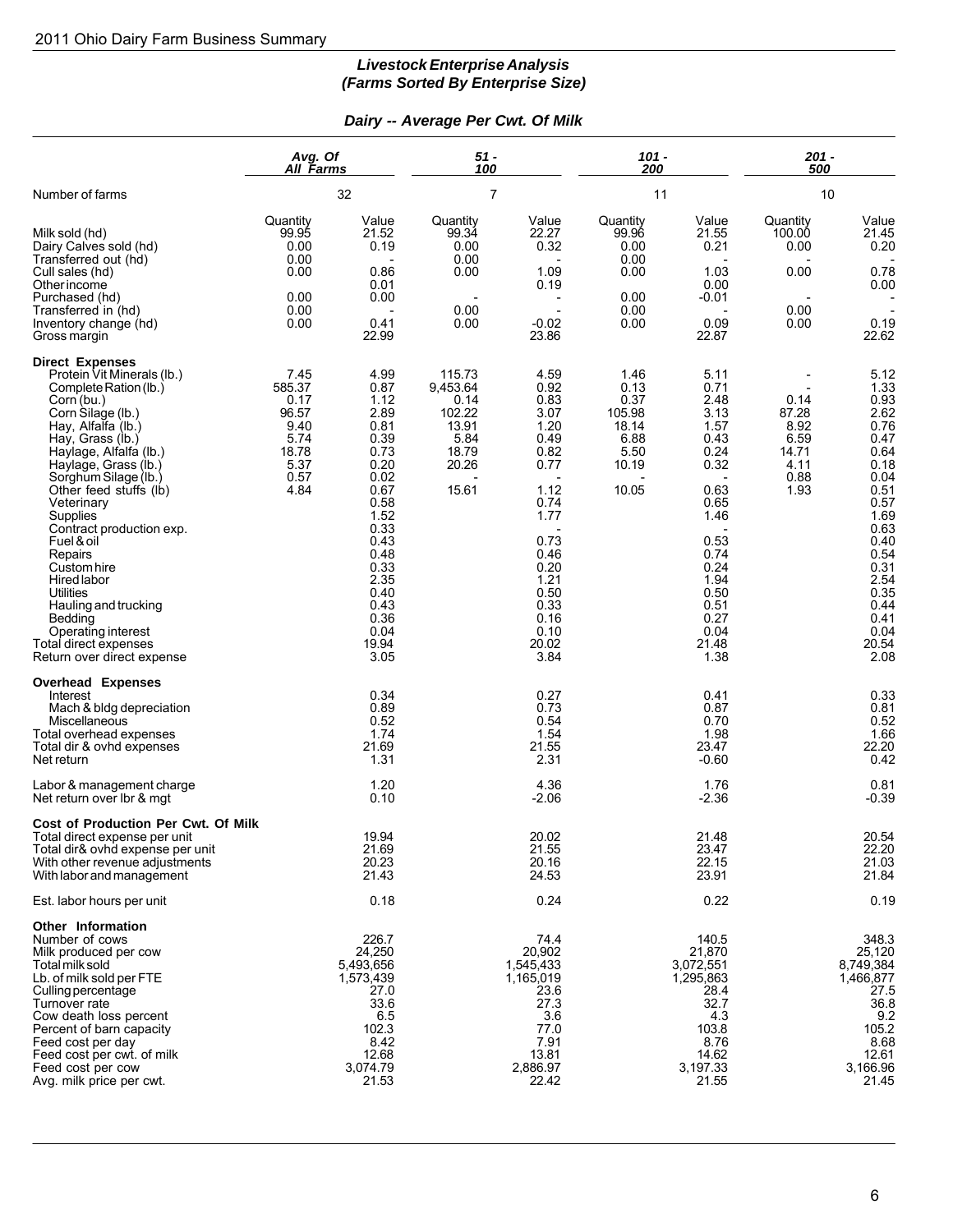### *Livestock Enterprise Analysis (Farms Sorted By Enterprise Size)*

#### *Dairy -- Average Per Cow*

|                                                                                                                                                                                                                                                                                                                                                                                                                                                                                                            | Avg. Of<br>All Farms                                                                                     |                                                                                                                                                                                                                               | $51 -$<br>100                                                                                      |                                                                                                                                                                                                             | 101 -<br>200                                                                             |                                                                                                                                                                                                              | $201 -$<br>500                                                                 |                                                                                                                                                                                                                                  |
|------------------------------------------------------------------------------------------------------------------------------------------------------------------------------------------------------------------------------------------------------------------------------------------------------------------------------------------------------------------------------------------------------------------------------------------------------------------------------------------------------------|----------------------------------------------------------------------------------------------------------|-------------------------------------------------------------------------------------------------------------------------------------------------------------------------------------------------------------------------------|----------------------------------------------------------------------------------------------------|-------------------------------------------------------------------------------------------------------------------------------------------------------------------------------------------------------------|------------------------------------------------------------------------------------------|--------------------------------------------------------------------------------------------------------------------------------------------------------------------------------------------------------------|--------------------------------------------------------------------------------|----------------------------------------------------------------------------------------------------------------------------------------------------------------------------------------------------------------------------------|
| Number of farms                                                                                                                                                                                                                                                                                                                                                                                                                                                                                            |                                                                                                          | 32                                                                                                                                                                                                                            |                                                                                                    | $\overline{7}$                                                                                                                                                                                              | 11                                                                                       |                                                                                                                                                                                                              |                                                                                | 10                                                                                                                                                                                                                               |
| Milk sold (hd)<br>Dairy Calves sold (hd)<br>Transferred out (hd)<br>Cull sales (hd)<br>Other income<br>Purchased (hd)<br>Transferred in (hd)<br>Inventory change (hd)<br>Gross margin                                                                                                                                                                                                                                                                                                                      | Quantity<br>24,237.8<br>0.4<br>0.0<br>0.3<br>0.0<br>0.1<br>0.1                                           | Value<br>5,218.62<br>46.46<br>209.05<br>3.10<br>$-0.39$<br>98.38<br>5,575.21                                                                                                                                                  | Quantity<br>20,764.0<br>0.5<br>0.0<br>0.2<br>$\overline{\phantom{a}}$<br>0.2<br>0.0                | Value<br>4.656.03<br>67.85<br>227.10<br>40.65<br>$-4.42$<br>4.987.21                                                                                                                                        | Quantity<br>21,861.6<br>0.3<br>0.0<br>0.3<br>0.0<br>0.0<br>0.1                           | Value<br>4,711.97<br>46.06<br>224.36<br>0.22<br>$-1.84$<br>20.63<br>5.001.40                                                                                                                                 | Quantity<br>$25,120.\overline{3}$<br>0.4<br>0.3<br>0.0<br>0.0                  | Value<br>5,387.78<br>49.80<br>197.04<br>0.28<br>46.80<br>5,681.69                                                                                                                                                                |
| <b>Direct Expenses</b><br>Protein Vit Minerals (lb.)<br>Complete Ration (lb.)<br>Corn (bu.)<br>Corn Silage (lb.)<br>Hay, Alfalfa (lb.)<br>Hay, Grass (lb.)<br>Haylage, Alfalfa (lb.)<br>Haylage, Grass (lb.)<br>Sorghum Silage (lb.)<br>Other feed stuffs (lb)<br>Breeding fees<br>Veterinary<br>Supplies<br>Contract production exp.<br>Fuel & oil<br>Repairs<br>Custom hire<br>Hired labor<br><b>Utilities</b><br>Hauling and trucking<br>Bedding<br>Total direct expenses<br>Return over direct expense | 1,805.8<br>141,950.1<br>40.2<br>23,418.4<br>2,278.4<br>1,392.7<br>4,554.5<br>1,302.0<br>139.3<br>1,174.0 | 1,211.05<br>211.16<br>270.80<br>700.18<br>195.24<br>94.27<br>176.11<br>48.76<br>5.87<br>161.34<br>79.85<br>141.38<br>299.08<br>79.37<br>105.15<br>116.49<br>80.79<br>569.73<br>97.44<br>105.08<br>86.96<br>4,836.10<br>739.12 | 24,190.4<br>1,976,046.1<br>28.6<br>21,366.6<br>2,907.9<br>1,220.5<br>3,927.1<br>4,234.2<br>3,263.1 | 959.59<br>191.87<br>172.68<br>641.00<br>251.53<br>103.36<br>170.83<br>161.75<br>234.36<br>59.48<br>154.27<br>332.37<br>151.78<br>97.12<br>41.82<br>253.22<br>105.44<br>68.31<br>33.17<br>4,183.94<br>803.26 | 318.2<br>28.5<br>79.8<br>23,178.5<br>3,966.5<br>1,505.6<br>1.203.1<br>2,227.5<br>2,198.5 | 1,117.27<br>155.08<br>542.99<br>684.21<br>343.10<br>93.44<br>52.34<br>70.41<br>138.49<br>61.97<br>142.44<br>265.32<br>116.28<br>161.11<br>51.92<br>423.36<br>108.60<br>110.47<br>59.73<br>4,698.54<br>302.86 | 35.9<br>21,925.4<br>2,241.7<br>1,654.9<br>3.695.7<br>1,031.9<br>221.1<br>484.0 | 1,287.30<br>335.09<br>234.41<br>657.76<br>190.08<br>117.43<br>160.76<br>44.89<br>10.50<br>128.73<br>84.36<br>143.32<br>351.70<br>158.82<br>99.25<br>136.73<br>78.74<br>637.67<br>88.20<br>111.70<br>102.85<br>5,160.30<br>521.39 |
| <b>Overhead Expenses</b><br>Interest<br>Mach & bldg depreciation<br>Miscellaneous<br>Total overhead expenses<br>Total dir & ovhd expenses<br>Net return                                                                                                                                                                                                                                                                                                                                                    |                                                                                                          | 81.35<br>215.81<br>125.45<br>422.61<br>5,258.70<br>316.51                                                                                                                                                                     |                                                                                                    | 57.09<br>151.70<br>112.58<br>321.37<br>4,505.32<br>481.89                                                                                                                                                   |                                                                                          | 89.30<br>190.96<br>153.58<br>433.84<br>5,132.37<br>$-130.98$                                                                                                                                                 |                                                                                | 83.93<br>202.53<br>129.55<br>416.00<br>5,576.31<br>105.39                                                                                                                                                                        |
| Labor & management charge<br>Net return over Ibr & mgt                                                                                                                                                                                                                                                                                                                                                                                                                                                     |                                                                                                          | 292.11<br>24.40                                                                                                                                                                                                               |                                                                                                    | 911.73<br>-429.84                                                                                                                                                                                           |                                                                                          | 385.95<br>$-516.93$                                                                                                                                                                                          |                                                                                | 202.80<br>$-97.42$                                                                                                                                                                                                               |
| Cost of Production Per Cwt. Of Milk<br>Total direct expense per unit<br>Total dir& ovhd expense per unit<br>With other revenue adjustments<br>With labor and management                                                                                                                                                                                                                                                                                                                                    |                                                                                                          | 19.94<br>21.69<br>20.23<br>21.43                                                                                                                                                                                              |                                                                                                    | 20.02<br>21.55<br>20.16<br>24.53                                                                                                                                                                            |                                                                                          | 21.48<br>23.47<br>22.15<br>23.91                                                                                                                                                                             |                                                                                | 20.54<br>22.20<br>21.03<br>21.84                                                                                                                                                                                                 |
| Est. labor hours per unit                                                                                                                                                                                                                                                                                                                                                                                                                                                                                  |                                                                                                          | 43.13                                                                                                                                                                                                                         |                                                                                                    | 49.90                                                                                                                                                                                                       |                                                                                          | 47.24                                                                                                                                                                                                        |                                                                                | 47.95                                                                                                                                                                                                                            |
| Other Information<br>Number of cows<br>Milk produced per cow<br>Total milk sold<br>Lb. of milk sold per FTE<br>Culling percentage<br>Turnover rate<br>Cow death loss percent<br>Percent of barn capacity<br>Feed cost per day<br>Feed cost per cwt. of milk<br>Feed cost per cow<br>Avg. milk price per cwt.                                                                                                                                                                                               |                                                                                                          | 226.7<br>24,250<br>5,493,656<br>1,573,439<br>27.0<br>33.6<br>6.5<br>102.3<br>8.42<br>12.68<br>3,074.79<br>21.53                                                                                                               |                                                                                                    | 74.4<br>20,902<br>1,545,433<br>1,165,019<br>23.6<br>27.3<br>3.6<br>77.0<br>7.91<br>13.81<br>2,886.97<br>22.42                                                                                               |                                                                                          | 140.5<br>21,870<br>3,072,551<br>1,295,863<br>28.4<br>32.7<br>4.3<br>103.8<br>8.76<br>14.62<br>3,197.33<br>21.55                                                                                              |                                                                                | 348.3<br>25,120<br>8,749,384<br>1,466,877<br>27.5<br>36.8<br>9.2<br>105.2<br>8.68<br>12.61<br>3,166.96<br>21.45                                                                                                                  |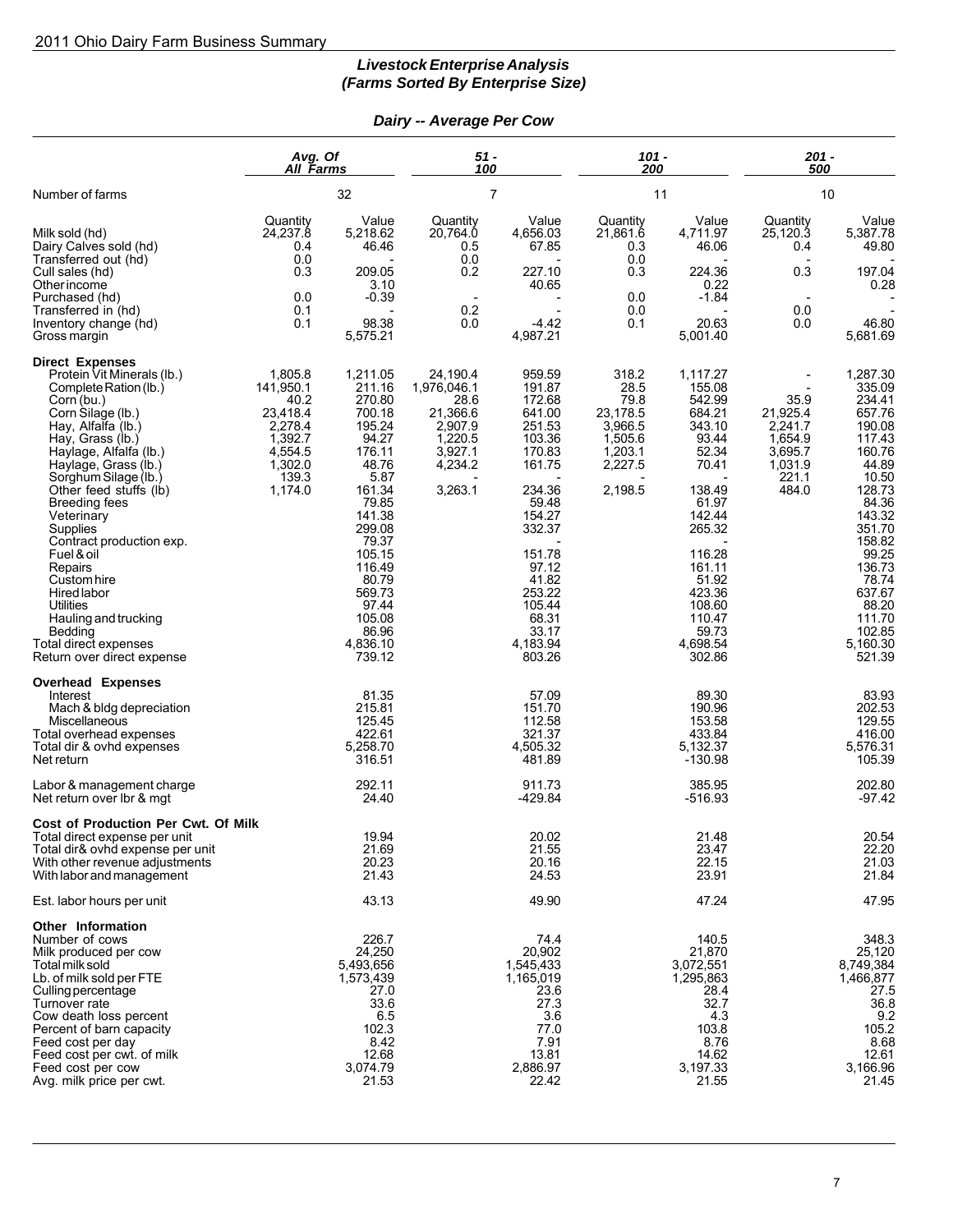| 100%<br>10.03<br>129.6<br>2,087.42<br>25.00<br>0.15<br>0.25<br>0.25<br>$\overline{0.03}$<br>10.03<br>0.03<br>0.18<br>$\frac{0.00}{\pi}$<br>$\frac{0.06}{\frac{1}{2}}$<br>$\frac{1}{2}$<br>$\frac{35}{15,00}$<br>$\overline{16.13}$<br>3,754,349<br>0.03<br>0.20<br>27.07<br>15.92<br>0.01<br>$\frac{50}{2}$<br>6.68<br>3<br>Ö<br>17.1<br>$\ddot{4}$<br>$\overline{5}$<br>0.2<br>17.1<br>÷<br>28,61<br>$\sqrt{17.2}$<br>90%<br>11.13<br>19.13<br>11.13<br>18.19<br>$\frac{19.13}{x}$<br>18.19<br>0.38<br>$\frac{8}{0}$<br>0.13<br>1.04<br>$\frac{8}{6}$<br>$\frac{8}{20}$<br>0.08<br>$\frac{1}{2}$<br>ြီ<br>3.65<br>$\frac{36}{17}$<br>$\frac{19.10}{ }$<br>27,774<br>2,021,145<br>113.1<br>25.94<br>0.20<br>$\frac{20}{2}$<br>23.64<br>$\frac{2}{2}$<br>0.07<br>$\overline{0.01}$<br>$\frac{1}{0.11}$<br>$\frac{1.87}{ }$<br>$\frac{5}{2}$<br>2,609.97<br>37.<br>80%<br>$\frac{0.32}{0.45}$<br>89.8<br>$\frac{1}{\frac{1}{2}}$<br>20.08<br>1.13<br>$\frac{108.9}{ }$<br>2,731.96<br>0.23<br>0.43<br>0.40<br>$\frac{80}{10}$<br>$\frac{25}{0.25}$<br>0.08<br>$\frac{10}{10}$<br>18.68<br>20.08<br>27,062<br>8,153,216<br>22.33<br>24.22<br>$\frac{30}{2}$<br>3.29<br>$\frac{33}{20}$<br>11.51<br>11.51<br>1.17<br>$\overline{0.21}$<br>$\overline{6}$<br>$\frac{1}{0.17}$<br>$\frac{18.77}{ }$<br>37.1<br>70%<br>$\frac{0.34}{0.48}$<br>0.48<br>0.46<br>0.09<br>$\overline{0.33}$<br>0.38<br>0.09<br>1.69<br>$\frac{23}{2}$<br>10.0<br>$\frac{6}{15}$<br>0.24<br>20.76<br>$\frac{10.34}{18.92}$<br>20.76<br>12.16<br>,920.16<br>12.16<br>0.24<br>18.92<br>19.36<br>25,424<br>21.79<br>$\frac{20}{2}$<br>22.24<br>0.11<br>$\frac{1}{2}$<br>2.47<br>$\frac{107.7}{ }$<br>23.37<br>5,863,247<br>$\tilde{\mathsf{N}}$<br>60%<br>$\frac{0.04}{}$<br>$\frac{27.35}{ }$<br>0.49<br>0.10<br>$\sqrt{39}$<br>0.13<br>$\overline{0.13}$<br>$\frac{0.26}{0.28}$<br>$-0.84$<br>$\frac{21.35}{20.29}$<br>22.76<br>3,001.20<br>23.10<br>13.22<br>0.55<br>0.38<br>$\frac{52}{2}$<br>$\frac{1}{24}$<br>0.03<br>19.64<br>$\frac{8}{0.30}$<br>19.64<br>23,103<br>29.9<br>21.60<br>0.26<br>1.55<br>4,106,449<br>13.22<br>1.91<br>$\frac{103.7}{ }$<br>$\sqrt{47}$<br>50%<br>13.86<br>$\frac{6}{2}$<br>$\frac{6}{10}$<br>$\frac{1}{2\sqrt{15}}$<br>$\frac{0.33}{0.31}$<br>0.38<br>$\frac{-1.23}{20.99}$<br>21.18<br>$\frac{100}{100}$<br>13.86<br>3,140.08<br>22.70<br>0.60<br>$\frac{25}{0.25}$<br>0.04<br>20.99<br>$\frac{0.20}{2}$<br>0.14<br>23.25<br>21,756<br>21.35<br>0.30<br>$\overline{0.11}$<br>0.17<br>28.0<br>0.07<br>$\frac{22.57}{ }$<br>3,310,001<br>22.57<br>$\frac{67}{6}$<br>40%<br>0.69<br>$\frac{13}{2}$<br> <br> 53<br>88827<br>21.60<br>$\frac{80}{100}$<br>$\frac{0.41}{0.36}$<br>23.59<br>$\frac{-2.27}{21.60}$<br>23.59<br>$\frac{100}{100}$<br>14.53<br>14.53<br>0.38<br>20,770<br>2,575,545<br>3,239.62<br>20.96<br><b>SSO</b><br>$-0.23$<br>25.2<br>$\frac{20}{10}$<br>0.27<br>24.31<br>0.21<br>$\frac{20}{2}$<br>$\sqrt{2}$<br>30%<br>$\frac{6}{15}$<br>$\frac{38}{100}$<br>$\frac{0.23}{0.10}$<br>88'91<br>$\frac{0.78}{0.83}$<br>$\frac{65}{10}$<br>0.86<br> 0.34 <br>$\overline{0.09}$<br>23.18<br>$\frac{0.59}{0.49}$<br>$\frac{69}{100}$<br>$\frac{-3.84}{23.18}$<br>88.07<br>0.40<br>$\frac{8}{20}$<br>$-2.24$<br>24.12<br>21.4<br>15.88<br>21.94<br>25.31<br>2,067,770<br>25.31<br>95.1<br>19,851<br>3,483.41<br>$\frac{25.51}{25.51}$<br>20%<br>0.70<br>3.76<br>$\frac{5}{100}$<br>$\frac{96}{0.68}$<br>910<br>1.04<br>$\frac{1}{0.48}$<br>24.45<br>0.28<br>1.20<br>26.24<br>$-3.29$<br>$-5.66$<br>24.45<br>21.16<br>16.99<br>0.88<br>1.12<br>$\frac{1}{2}$<br>0.21<br>$\frac{26.24}{24.41}$<br>18,343<br>3,733.93<br>0.44<br>28.49<br>$\sqrt{84.0}$<br>16.99<br>544,402<br>0.31<br>$\overline{20.41}$<br>20.1<br>10%<br>51.6<br>20.76<br>1.24<br>$\frac{01}{1}$<br>$\frac{6}{10}$<br>$\frac{85}{0.85}$<br>0.56<br>0.45<br>69.1<br>1.66<br>29.55<br>$-10.73$<br>29.55<br>16,032<br>9.81<br>3,765.65<br>20.05<br>0.68<br>0.30<br>1.00<br>0.98<br>25.62<br>0.32<br>$-7.68$<br>25.62<br>31.14<br>18.11<br>18.11<br>$\frac{1.21}{2}$<br>1.41<br>4.07<br>$\frac{1.61}{1.67}$<br>749,987<br>0.16<br>0.40<br>22.13<br>$-1.05$<br>0.28<br>0.56<br>0.10<br>0.42<br>0.63<br>2.02<br>0.52<br>0.24<br>0.03<br>20.56<br>0.16<br>0.06<br>0.30<br>0.29<br>0.36<br>20.56<br>22.13<br>20.70<br>3,610,213<br>101.9<br>13.58<br>21.48<br>13.58<br>0.51<br>23.05<br>28.4<br>3,056.21<br>0.77<br>22,591<br>22.91<br>Median<br>Farm<br>Dir & Ovhd Cost Of Prod/Unit<br>Ovhd - Int On Lng Term Debt<br>Cost Of Prod With Lbr & Mgt<br>Ovhd - Machinery Depreciati<br>COP With Other Rev Adjust<br>Total Dir & Ovhd Expenses<br>Average Price/Cwt. Of Milk<br>Ovhd - Int On Interm. Debt<br><b>Net Return Over Lbr &amp; Mgt</b><br>Feed Cost Per Cwt Of Milk<br>Ovhd - Building Depreciati<br>Percent Of Barn Capacity<br>Milk Produced Per Head<br>Direct Cost Of Prod/Unit<br>Ovhd - Farm Insurance<br><b>Total Direct Expenses</b><br>Hauling And Trucking<br>Feed Cost Per Head<br><b>Total Feed Expense</b><br>Culling Percentage<br>Operating Interest<br>Total Milk Sold<br>Breeding Fees<br>Gross Margin<br>Custom Hire<br>Hired Labor<br>Net Return<br>Veterinary<br>Fuel & Oil<br>Marketing<br>Supplies<br>Repairs<br>Jtilities |  |
|-----------------------------------------------------------------------------------------------------------------------------------------------------------------------------------------------------------------------------------------------------------------------------------------------------------------------------------------------------------------------------------------------------------------------------------------------------------------------------------------------------------------------------------------------------------------------------------------------------------------------------------------------------------------------------------------------------------------------------------------------------------------------------------------------------------------------------------------------------------------------------------------------------------------------------------------------------------------------------------------------------------------------------------------------------------------------------------------------------------------------------------------------------------------------------------------------------------------------------------------------------------------------------------------------------------------------------------------------------------------------------------------------------------------------------------------------------------------------------------------------------------------------------------------------------------------------------------------------------------------------------------------------------------------------------------------------------------------------------------------------------------------------------------------------------------------------------------------------------------------------------------------------------------------------------------------------------------------------------------------------------------------------------------------------------------------------------------------------------------------------------------------------------------------------------------------------------------------------------------------------------------------------------------------------------------------------------------------------------------------------------------------------------------------------------------------------------------------------------------------------------------------------------------------------------------------------------------------------------------------------------------------------------------------------------------------------------------------------------------------------------------------------------------------------------------------------------------------------------------------------------------------------------------------------------------------------------------------------------------------------------------------------------------------------------------------------------------------------------------------------------------------------------------------------------------------------------------------------------------------------------------------------------------------------------------------------------------------------------------------------------------------------------------------------------------------------------------------------------------------------------------------------------------------------------------------------------------------------------------------------------------------------------------------------------------------------------------------------------------------------------------------------------------------------------------------------------------------------------------------------------------------------------------------------------------------------------------------------------------------------------------------------------------------------------------------------------------------------------------------------------------------------------------------------------------------------------------------------------------------------------------------------------------------------------------------------------------------------------------------------------------------------------------------------------------------------------------------------------------------------------------------------------------------------------------------------------------------------------------------------------------------------------------------------------------------------------------------------------------------------------------------------------------------------------------------------------------------------------------------------------------------------------------------------------------------------------------------------------------------------------------------------------------------------------------------------------------------------------------------------------------------------------------------------------------------------------------------------------------|--|
|                                                                                                                                                                                                                                                                                                                                                                                                                                                                                                                                                                                                                                                                                                                                                                                                                                                                                                                                                                                                                                                                                                                                                                                                                                                                                                                                                                                                                                                                                                                                                                                                                                                                                                                                                                                                                                                                                                                                                                                                                                                                                                                                                                                                                                                                                                                                                                                                                                                                                                                                                                                                                                                                                                                                                                                                                                                                                                                                                                                                                                                                                                                                                                                                                                                                                                                                                                                                                                                                                                                                                                                                                                                                                                                                                                                                                                                                                                                                                                                                                                                                                                                                                                                                                                                                                                                                                                                                                                                                                                                                                                                                                                                                                                                                                                                                                                                                                                                                                                                                                                                                                                                                                                                                                                   |  |
|                                                                                                                                                                                                                                                                                                                                                                                                                                                                                                                                                                                                                                                                                                                                                                                                                                                                                                                                                                                                                                                                                                                                                                                                                                                                                                                                                                                                                                                                                                                                                                                                                                                                                                                                                                                                                                                                                                                                                                                                                                                                                                                                                                                                                                                                                                                                                                                                                                                                                                                                                                                                                                                                                                                                                                                                                                                                                                                                                                                                                                                                                                                                                                                                                                                                                                                                                                                                                                                                                                                                                                                                                                                                                                                                                                                                                                                                                                                                                                                                                                                                                                                                                                                                                                                                                                                                                                                                                                                                                                                                                                                                                                                                                                                                                                                                                                                                                                                                                                                                                                                                                                                                                                                                                                   |  |
|                                                                                                                                                                                                                                                                                                                                                                                                                                                                                                                                                                                                                                                                                                                                                                                                                                                                                                                                                                                                                                                                                                                                                                                                                                                                                                                                                                                                                                                                                                                                                                                                                                                                                                                                                                                                                                                                                                                                                                                                                                                                                                                                                                                                                                                                                                                                                                                                                                                                                                                                                                                                                                                                                                                                                                                                                                                                                                                                                                                                                                                                                                                                                                                                                                                                                                                                                                                                                                                                                                                                                                                                                                                                                                                                                                                                                                                                                                                                                                                                                                                                                                                                                                                                                                                                                                                                                                                                                                                                                                                                                                                                                                                                                                                                                                                                                                                                                                                                                                                                                                                                                                                                                                                                                                   |  |
| DHIA                                                                                                                                                                                                                                                                                                                                                                                                                                                                                                                                                                                                                                                                                                                                                                                                                                                                                                                                                                                                                                                                                                                                                                                                                                                                                                                                                                                                                                                                                                                                                                                                                                                                                                                                                                                                                                                                                                                                                                                                                                                                                                                                                                                                                                                                                                                                                                                                                                                                                                                                                                                                                                                                                                                                                                                                                                                                                                                                                                                                                                                                                                                                                                                                                                                                                                                                                                                                                                                                                                                                                                                                                                                                                                                                                                                                                                                                                                                                                                                                                                                                                                                                                                                                                                                                                                                                                                                                                                                                                                                                                                                                                                                                                                                                                                                                                                                                                                                                                                                                                                                                                                                                                                                                                              |  |
|                                                                                                                                                                                                                                                                                                                                                                                                                                                                                                                                                                                                                                                                                                                                                                                                                                                                                                                                                                                                                                                                                                                                                                                                                                                                                                                                                                                                                                                                                                                                                                                                                                                                                                                                                                                                                                                                                                                                                                                                                                                                                                                                                                                                                                                                                                                                                                                                                                                                                                                                                                                                                                                                                                                                                                                                                                                                                                                                                                                                                                                                                                                                                                                                                                                                                                                                                                                                                                                                                                                                                                                                                                                                                                                                                                                                                                                                                                                                                                                                                                                                                                                                                                                                                                                                                                                                                                                                                                                                                                                                                                                                                                                                                                                                                                                                                                                                                                                                                                                                                                                                                                                                                                                                                                   |  |
|                                                                                                                                                                                                                                                                                                                                                                                                                                                                                                                                                                                                                                                                                                                                                                                                                                                                                                                                                                                                                                                                                                                                                                                                                                                                                                                                                                                                                                                                                                                                                                                                                                                                                                                                                                                                                                                                                                                                                                                                                                                                                                                                                                                                                                                                                                                                                                                                                                                                                                                                                                                                                                                                                                                                                                                                                                                                                                                                                                                                                                                                                                                                                                                                                                                                                                                                                                                                                                                                                                                                                                                                                                                                                                                                                                                                                                                                                                                                                                                                                                                                                                                                                                                                                                                                                                                                                                                                                                                                                                                                                                                                                                                                                                                                                                                                                                                                                                                                                                                                                                                                                                                                                                                                                                   |  |
|                                                                                                                                                                                                                                                                                                                                                                                                                                                                                                                                                                                                                                                                                                                                                                                                                                                                                                                                                                                                                                                                                                                                                                                                                                                                                                                                                                                                                                                                                                                                                                                                                                                                                                                                                                                                                                                                                                                                                                                                                                                                                                                                                                                                                                                                                                                                                                                                                                                                                                                                                                                                                                                                                                                                                                                                                                                                                                                                                                                                                                                                                                                                                                                                                                                                                                                                                                                                                                                                                                                                                                                                                                                                                                                                                                                                                                                                                                                                                                                                                                                                                                                                                                                                                                                                                                                                                                                                                                                                                                                                                                                                                                                                                                                                                                                                                                                                                                                                                                                                                                                                                                                                                                                                                                   |  |
|                                                                                                                                                                                                                                                                                                                                                                                                                                                                                                                                                                                                                                                                                                                                                                                                                                                                                                                                                                                                                                                                                                                                                                                                                                                                                                                                                                                                                                                                                                                                                                                                                                                                                                                                                                                                                                                                                                                                                                                                                                                                                                                                                                                                                                                                                                                                                                                                                                                                                                                                                                                                                                                                                                                                                                                                                                                                                                                                                                                                                                                                                                                                                                                                                                                                                                                                                                                                                                                                                                                                                                                                                                                                                                                                                                                                                                                                                                                                                                                                                                                                                                                                                                                                                                                                                                                                                                                                                                                                                                                                                                                                                                                                                                                                                                                                                                                                                                                                                                                                                                                                                                                                                                                                                                   |  |
|                                                                                                                                                                                                                                                                                                                                                                                                                                                                                                                                                                                                                                                                                                                                                                                                                                                                                                                                                                                                                                                                                                                                                                                                                                                                                                                                                                                                                                                                                                                                                                                                                                                                                                                                                                                                                                                                                                                                                                                                                                                                                                                                                                                                                                                                                                                                                                                                                                                                                                                                                                                                                                                                                                                                                                                                                                                                                                                                                                                                                                                                                                                                                                                                                                                                                                                                                                                                                                                                                                                                                                                                                                                                                                                                                                                                                                                                                                                                                                                                                                                                                                                                                                                                                                                                                                                                                                                                                                                                                                                                                                                                                                                                                                                                                                                                                                                                                                                                                                                                                                                                                                                                                                                                                                   |  |
|                                                                                                                                                                                                                                                                                                                                                                                                                                                                                                                                                                                                                                                                                                                                                                                                                                                                                                                                                                                                                                                                                                                                                                                                                                                                                                                                                                                                                                                                                                                                                                                                                                                                                                                                                                                                                                                                                                                                                                                                                                                                                                                                                                                                                                                                                                                                                                                                                                                                                                                                                                                                                                                                                                                                                                                                                                                                                                                                                                                                                                                                                                                                                                                                                                                                                                                                                                                                                                                                                                                                                                                                                                                                                                                                                                                                                                                                                                                                                                                                                                                                                                                                                                                                                                                                                                                                                                                                                                                                                                                                                                                                                                                                                                                                                                                                                                                                                                                                                                                                                                                                                                                                                                                                                                   |  |
|                                                                                                                                                                                                                                                                                                                                                                                                                                                                                                                                                                                                                                                                                                                                                                                                                                                                                                                                                                                                                                                                                                                                                                                                                                                                                                                                                                                                                                                                                                                                                                                                                                                                                                                                                                                                                                                                                                                                                                                                                                                                                                                                                                                                                                                                                                                                                                                                                                                                                                                                                                                                                                                                                                                                                                                                                                                                                                                                                                                                                                                                                                                                                                                                                                                                                                                                                                                                                                                                                                                                                                                                                                                                                                                                                                                                                                                                                                                                                                                                                                                                                                                                                                                                                                                                                                                                                                                                                                                                                                                                                                                                                                                                                                                                                                                                                                                                                                                                                                                                                                                                                                                                                                                                                                   |  |
|                                                                                                                                                                                                                                                                                                                                                                                                                                                                                                                                                                                                                                                                                                                                                                                                                                                                                                                                                                                                                                                                                                                                                                                                                                                                                                                                                                                                                                                                                                                                                                                                                                                                                                                                                                                                                                                                                                                                                                                                                                                                                                                                                                                                                                                                                                                                                                                                                                                                                                                                                                                                                                                                                                                                                                                                                                                                                                                                                                                                                                                                                                                                                                                                                                                                                                                                                                                                                                                                                                                                                                                                                                                                                                                                                                                                                                                                                                                                                                                                                                                                                                                                                                                                                                                                                                                                                                                                                                                                                                                                                                                                                                                                                                                                                                                                                                                                                                                                                                                                                                                                                                                                                                                                                                   |  |
|                                                                                                                                                                                                                                                                                                                                                                                                                                                                                                                                                                                                                                                                                                                                                                                                                                                                                                                                                                                                                                                                                                                                                                                                                                                                                                                                                                                                                                                                                                                                                                                                                                                                                                                                                                                                                                                                                                                                                                                                                                                                                                                                                                                                                                                                                                                                                                                                                                                                                                                                                                                                                                                                                                                                                                                                                                                                                                                                                                                                                                                                                                                                                                                                                                                                                                                                                                                                                                                                                                                                                                                                                                                                                                                                                                                                                                                                                                                                                                                                                                                                                                                                                                                                                                                                                                                                                                                                                                                                                                                                                                                                                                                                                                                                                                                                                                                                                                                                                                                                                                                                                                                                                                                                                                   |  |
|                                                                                                                                                                                                                                                                                                                                                                                                                                                                                                                                                                                                                                                                                                                                                                                                                                                                                                                                                                                                                                                                                                                                                                                                                                                                                                                                                                                                                                                                                                                                                                                                                                                                                                                                                                                                                                                                                                                                                                                                                                                                                                                                                                                                                                                                                                                                                                                                                                                                                                                                                                                                                                                                                                                                                                                                                                                                                                                                                                                                                                                                                                                                                                                                                                                                                                                                                                                                                                                                                                                                                                                                                                                                                                                                                                                                                                                                                                                                                                                                                                                                                                                                                                                                                                                                                                                                                                                                                                                                                                                                                                                                                                                                                                                                                                                                                                                                                                                                                                                                                                                                                                                                                                                                                                   |  |
|                                                                                                                                                                                                                                                                                                                                                                                                                                                                                                                                                                                                                                                                                                                                                                                                                                                                                                                                                                                                                                                                                                                                                                                                                                                                                                                                                                                                                                                                                                                                                                                                                                                                                                                                                                                                                                                                                                                                                                                                                                                                                                                                                                                                                                                                                                                                                                                                                                                                                                                                                                                                                                                                                                                                                                                                                                                                                                                                                                                                                                                                                                                                                                                                                                                                                                                                                                                                                                                                                                                                                                                                                                                                                                                                                                                                                                                                                                                                                                                                                                                                                                                                                                                                                                                                                                                                                                                                                                                                                                                                                                                                                                                                                                                                                                                                                                                                                                                                                                                                                                                                                                                                                                                                                                   |  |
|                                                                                                                                                                                                                                                                                                                                                                                                                                                                                                                                                                                                                                                                                                                                                                                                                                                                                                                                                                                                                                                                                                                                                                                                                                                                                                                                                                                                                                                                                                                                                                                                                                                                                                                                                                                                                                                                                                                                                                                                                                                                                                                                                                                                                                                                                                                                                                                                                                                                                                                                                                                                                                                                                                                                                                                                                                                                                                                                                                                                                                                                                                                                                                                                                                                                                                                                                                                                                                                                                                                                                                                                                                                                                                                                                                                                                                                                                                                                                                                                                                                                                                                                                                                                                                                                                                                                                                                                                                                                                                                                                                                                                                                                                                                                                                                                                                                                                                                                                                                                                                                                                                                                                                                                                                   |  |
|                                                                                                                                                                                                                                                                                                                                                                                                                                                                                                                                                                                                                                                                                                                                                                                                                                                                                                                                                                                                                                                                                                                                                                                                                                                                                                                                                                                                                                                                                                                                                                                                                                                                                                                                                                                                                                                                                                                                                                                                                                                                                                                                                                                                                                                                                                                                                                                                                                                                                                                                                                                                                                                                                                                                                                                                                                                                                                                                                                                                                                                                                                                                                                                                                                                                                                                                                                                                                                                                                                                                                                                                                                                                                                                                                                                                                                                                                                                                                                                                                                                                                                                                                                                                                                                                                                                                                                                                                                                                                                                                                                                                                                                                                                                                                                                                                                                                                                                                                                                                                                                                                                                                                                                                                                   |  |
|                                                                                                                                                                                                                                                                                                                                                                                                                                                                                                                                                                                                                                                                                                                                                                                                                                                                                                                                                                                                                                                                                                                                                                                                                                                                                                                                                                                                                                                                                                                                                                                                                                                                                                                                                                                                                                                                                                                                                                                                                                                                                                                                                                                                                                                                                                                                                                                                                                                                                                                                                                                                                                                                                                                                                                                                                                                                                                                                                                                                                                                                                                                                                                                                                                                                                                                                                                                                                                                                                                                                                                                                                                                                                                                                                                                                                                                                                                                                                                                                                                                                                                                                                                                                                                                                                                                                                                                                                                                                                                                                                                                                                                                                                                                                                                                                                                                                                                                                                                                                                                                                                                                                                                                                                                   |  |
|                                                                                                                                                                                                                                                                                                                                                                                                                                                                                                                                                                                                                                                                                                                                                                                                                                                                                                                                                                                                                                                                                                                                                                                                                                                                                                                                                                                                                                                                                                                                                                                                                                                                                                                                                                                                                                                                                                                                                                                                                                                                                                                                                                                                                                                                                                                                                                                                                                                                                                                                                                                                                                                                                                                                                                                                                                                                                                                                                                                                                                                                                                                                                                                                                                                                                                                                                                                                                                                                                                                                                                                                                                                                                                                                                                                                                                                                                                                                                                                                                                                                                                                                                                                                                                                                                                                                                                                                                                                                                                                                                                                                                                                                                                                                                                                                                                                                                                                                                                                                                                                                                                                                                                                                                                   |  |
|                                                                                                                                                                                                                                                                                                                                                                                                                                                                                                                                                                                                                                                                                                                                                                                                                                                                                                                                                                                                                                                                                                                                                                                                                                                                                                                                                                                                                                                                                                                                                                                                                                                                                                                                                                                                                                                                                                                                                                                                                                                                                                                                                                                                                                                                                                                                                                                                                                                                                                                                                                                                                                                                                                                                                                                                                                                                                                                                                                                                                                                                                                                                                                                                                                                                                                                                                                                                                                                                                                                                                                                                                                                                                                                                                                                                                                                                                                                                                                                                                                                                                                                                                                                                                                                                                                                                                                                                                                                                                                                                                                                                                                                                                                                                                                                                                                                                                                                                                                                                                                                                                                                                                                                                                                   |  |
|                                                                                                                                                                                                                                                                                                                                                                                                                                                                                                                                                                                                                                                                                                                                                                                                                                                                                                                                                                                                                                                                                                                                                                                                                                                                                                                                                                                                                                                                                                                                                                                                                                                                                                                                                                                                                                                                                                                                                                                                                                                                                                                                                                                                                                                                                                                                                                                                                                                                                                                                                                                                                                                                                                                                                                                                                                                                                                                                                                                                                                                                                                                                                                                                                                                                                                                                                                                                                                                                                                                                                                                                                                                                                                                                                                                                                                                                                                                                                                                                                                                                                                                                                                                                                                                                                                                                                                                                                                                                                                                                                                                                                                                                                                                                                                                                                                                                                                                                                                                                                                                                                                                                                                                                                                   |  |
|                                                                                                                                                                                                                                                                                                                                                                                                                                                                                                                                                                                                                                                                                                                                                                                                                                                                                                                                                                                                                                                                                                                                                                                                                                                                                                                                                                                                                                                                                                                                                                                                                                                                                                                                                                                                                                                                                                                                                                                                                                                                                                                                                                                                                                                                                                                                                                                                                                                                                                                                                                                                                                                                                                                                                                                                                                                                                                                                                                                                                                                                                                                                                                                                                                                                                                                                                                                                                                                                                                                                                                                                                                                                                                                                                                                                                                                                                                                                                                                                                                                                                                                                                                                                                                                                                                                                                                                                                                                                                                                                                                                                                                                                                                                                                                                                                                                                                                                                                                                                                                                                                                                                                                                                                                   |  |
|                                                                                                                                                                                                                                                                                                                                                                                                                                                                                                                                                                                                                                                                                                                                                                                                                                                                                                                                                                                                                                                                                                                                                                                                                                                                                                                                                                                                                                                                                                                                                                                                                                                                                                                                                                                                                                                                                                                                                                                                                                                                                                                                                                                                                                                                                                                                                                                                                                                                                                                                                                                                                                                                                                                                                                                                                                                                                                                                                                                                                                                                                                                                                                                                                                                                                                                                                                                                                                                                                                                                                                                                                                                                                                                                                                                                                                                                                                                                                                                                                                                                                                                                                                                                                                                                                                                                                                                                                                                                                                                                                                                                                                                                                                                                                                                                                                                                                                                                                                                                                                                                                                                                                                                                                                   |  |
|                                                                                                                                                                                                                                                                                                                                                                                                                                                                                                                                                                                                                                                                                                                                                                                                                                                                                                                                                                                                                                                                                                                                                                                                                                                                                                                                                                                                                                                                                                                                                                                                                                                                                                                                                                                                                                                                                                                                                                                                                                                                                                                                                                                                                                                                                                                                                                                                                                                                                                                                                                                                                                                                                                                                                                                                                                                                                                                                                                                                                                                                                                                                                                                                                                                                                                                                                                                                                                                                                                                                                                                                                                                                                                                                                                                                                                                                                                                                                                                                                                                                                                                                                                                                                                                                                                                                                                                                                                                                                                                                                                                                                                                                                                                                                                                                                                                                                                                                                                                                                                                                                                                                                                                                                                   |  |
|                                                                                                                                                                                                                                                                                                                                                                                                                                                                                                                                                                                                                                                                                                                                                                                                                                                                                                                                                                                                                                                                                                                                                                                                                                                                                                                                                                                                                                                                                                                                                                                                                                                                                                                                                                                                                                                                                                                                                                                                                                                                                                                                                                                                                                                                                                                                                                                                                                                                                                                                                                                                                                                                                                                                                                                                                                                                                                                                                                                                                                                                                                                                                                                                                                                                                                                                                                                                                                                                                                                                                                                                                                                                                                                                                                                                                                                                                                                                                                                                                                                                                                                                                                                                                                                                                                                                                                                                                                                                                                                                                                                                                                                                                                                                                                                                                                                                                                                                                                                                                                                                                                                                                                                                                                   |  |
|                                                                                                                                                                                                                                                                                                                                                                                                                                                                                                                                                                                                                                                                                                                                                                                                                                                                                                                                                                                                                                                                                                                                                                                                                                                                                                                                                                                                                                                                                                                                                                                                                                                                                                                                                                                                                                                                                                                                                                                                                                                                                                                                                                                                                                                                                                                                                                                                                                                                                                                                                                                                                                                                                                                                                                                                                                                                                                                                                                                                                                                                                                                                                                                                                                                                                                                                                                                                                                                                                                                                                                                                                                                                                                                                                                                                                                                                                                                                                                                                                                                                                                                                                                                                                                                                                                                                                                                                                                                                                                                                                                                                                                                                                                                                                                                                                                                                                                                                                                                                                                                                                                                                                                                                                                   |  |
|                                                                                                                                                                                                                                                                                                                                                                                                                                                                                                                                                                                                                                                                                                                                                                                                                                                                                                                                                                                                                                                                                                                                                                                                                                                                                                                                                                                                                                                                                                                                                                                                                                                                                                                                                                                                                                                                                                                                                                                                                                                                                                                                                                                                                                                                                                                                                                                                                                                                                                                                                                                                                                                                                                                                                                                                                                                                                                                                                                                                                                                                                                                                                                                                                                                                                                                                                                                                                                                                                                                                                                                                                                                                                                                                                                                                                                                                                                                                                                                                                                                                                                                                                                                                                                                                                                                                                                                                                                                                                                                                                                                                                                                                                                                                                                                                                                                                                                                                                                                                                                                                                                                                                                                                                                   |  |
|                                                                                                                                                                                                                                                                                                                                                                                                                                                                                                                                                                                                                                                                                                                                                                                                                                                                                                                                                                                                                                                                                                                                                                                                                                                                                                                                                                                                                                                                                                                                                                                                                                                                                                                                                                                                                                                                                                                                                                                                                                                                                                                                                                                                                                                                                                                                                                                                                                                                                                                                                                                                                                                                                                                                                                                                                                                                                                                                                                                                                                                                                                                                                                                                                                                                                                                                                                                                                                                                                                                                                                                                                                                                                                                                                                                                                                                                                                                                                                                                                                                                                                                                                                                                                                                                                                                                                                                                                                                                                                                                                                                                                                                                                                                                                                                                                                                                                                                                                                                                                                                                                                                                                                                                                                   |  |
|                                                                                                                                                                                                                                                                                                                                                                                                                                                                                                                                                                                                                                                                                                                                                                                                                                                                                                                                                                                                                                                                                                                                                                                                                                                                                                                                                                                                                                                                                                                                                                                                                                                                                                                                                                                                                                                                                                                                                                                                                                                                                                                                                                                                                                                                                                                                                                                                                                                                                                                                                                                                                                                                                                                                                                                                                                                                                                                                                                                                                                                                                                                                                                                                                                                                                                                                                                                                                                                                                                                                                                                                                                                                                                                                                                                                                                                                                                                                                                                                                                                                                                                                                                                                                                                                                                                                                                                                                                                                                                                                                                                                                                                                                                                                                                                                                                                                                                                                                                                                                                                                                                                                                                                                                                   |  |
|                                                                                                                                                                                                                                                                                                                                                                                                                                                                                                                                                                                                                                                                                                                                                                                                                                                                                                                                                                                                                                                                                                                                                                                                                                                                                                                                                                                                                                                                                                                                                                                                                                                                                                                                                                                                                                                                                                                                                                                                                                                                                                                                                                                                                                                                                                                                                                                                                                                                                                                                                                                                                                                                                                                                                                                                                                                                                                                                                                                                                                                                                                                                                                                                                                                                                                                                                                                                                                                                                                                                                                                                                                                                                                                                                                                                                                                                                                                                                                                                                                                                                                                                                                                                                                                                                                                                                                                                                                                                                                                                                                                                                                                                                                                                                                                                                                                                                                                                                                                                                                                                                                                                                                                                                                   |  |
|                                                                                                                                                                                                                                                                                                                                                                                                                                                                                                                                                                                                                                                                                                                                                                                                                                                                                                                                                                                                                                                                                                                                                                                                                                                                                                                                                                                                                                                                                                                                                                                                                                                                                                                                                                                                                                                                                                                                                                                                                                                                                                                                                                                                                                                                                                                                                                                                                                                                                                                                                                                                                                                                                                                                                                                                                                                                                                                                                                                                                                                                                                                                                                                                                                                                                                                                                                                                                                                                                                                                                                                                                                                                                                                                                                                                                                                                                                                                                                                                                                                                                                                                                                                                                                                                                                                                                                                                                                                                                                                                                                                                                                                                                                                                                                                                                                                                                                                                                                                                                                                                                                                                                                                                                                   |  |
|                                                                                                                                                                                                                                                                                                                                                                                                                                                                                                                                                                                                                                                                                                                                                                                                                                                                                                                                                                                                                                                                                                                                                                                                                                                                                                                                                                                                                                                                                                                                                                                                                                                                                                                                                                                                                                                                                                                                                                                                                                                                                                                                                                                                                                                                                                                                                                                                                                                                                                                                                                                                                                                                                                                                                                                                                                                                                                                                                                                                                                                                                                                                                                                                                                                                                                                                                                                                                                                                                                                                                                                                                                                                                                                                                                                                                                                                                                                                                                                                                                                                                                                                                                                                                                                                                                                                                                                                                                                                                                                                                                                                                                                                                                                                                                                                                                                                                                                                                                                                                                                                                                                                                                                                                                   |  |
|                                                                                                                                                                                                                                                                                                                                                                                                                                                                                                                                                                                                                                                                                                                                                                                                                                                                                                                                                                                                                                                                                                                                                                                                                                                                                                                                                                                                                                                                                                                                                                                                                                                                                                                                                                                                                                                                                                                                                                                                                                                                                                                                                                                                                                                                                                                                                                                                                                                                                                                                                                                                                                                                                                                                                                                                                                                                                                                                                                                                                                                                                                                                                                                                                                                                                                                                                                                                                                                                                                                                                                                                                                                                                                                                                                                                                                                                                                                                                                                                                                                                                                                                                                                                                                                                                                                                                                                                                                                                                                                                                                                                                                                                                                                                                                                                                                                                                                                                                                                                                                                                                                                                                                                                                                   |  |
|                                                                                                                                                                                                                                                                                                                                                                                                                                                                                                                                                                                                                                                                                                                                                                                                                                                                                                                                                                                                                                                                                                                                                                                                                                                                                                                                                                                                                                                                                                                                                                                                                                                                                                                                                                                                                                                                                                                                                                                                                                                                                                                                                                                                                                                                                                                                                                                                                                                                                                                                                                                                                                                                                                                                                                                                                                                                                                                                                                                                                                                                                                                                                                                                                                                                                                                                                                                                                                                                                                                                                                                                                                                                                                                                                                                                                                                                                                                                                                                                                                                                                                                                                                                                                                                                                                                                                                                                                                                                                                                                                                                                                                                                                                                                                                                                                                                                                                                                                                                                                                                                                                                                                                                                                                   |  |
|                                                                                                                                                                                                                                                                                                                                                                                                                                                                                                                                                                                                                                                                                                                                                                                                                                                                                                                                                                                                                                                                                                                                                                                                                                                                                                                                                                                                                                                                                                                                                                                                                                                                                                                                                                                                                                                                                                                                                                                                                                                                                                                                                                                                                                                                                                                                                                                                                                                                                                                                                                                                                                                                                                                                                                                                                                                                                                                                                                                                                                                                                                                                                                                                                                                                                                                                                                                                                                                                                                                                                                                                                                                                                                                                                                                                                                                                                                                                                                                                                                                                                                                                                                                                                                                                                                                                                                                                                                                                                                                                                                                                                                                                                                                                                                                                                                                                                                                                                                                                                                                                                                                                                                                                                                   |  |
|                                                                                                                                                                                                                                                                                                                                                                                                                                                                                                                                                                                                                                                                                                                                                                                                                                                                                                                                                                                                                                                                                                                                                                                                                                                                                                                                                                                                                                                                                                                                                                                                                                                                                                                                                                                                                                                                                                                                                                                                                                                                                                                                                                                                                                                                                                                                                                                                                                                                                                                                                                                                                                                                                                                                                                                                                                                                                                                                                                                                                                                                                                                                                                                                                                                                                                                                                                                                                                                                                                                                                                                                                                                                                                                                                                                                                                                                                                                                                                                                                                                                                                                                                                                                                                                                                                                                                                                                                                                                                                                                                                                                                                                                                                                                                                                                                                                                                                                                                                                                                                                                                                                                                                                                                                   |  |
|                                                                                                                                                                                                                                                                                                                                                                                                                                                                                                                                                                                                                                                                                                                                                                                                                                                                                                                                                                                                                                                                                                                                                                                                                                                                                                                                                                                                                                                                                                                                                                                                                                                                                                                                                                                                                                                                                                                                                                                                                                                                                                                                                                                                                                                                                                                                                                                                                                                                                                                                                                                                                                                                                                                                                                                                                                                                                                                                                                                                                                                                                                                                                                                                                                                                                                                                                                                                                                                                                                                                                                                                                                                                                                                                                                                                                                                                                                                                                                                                                                                                                                                                                                                                                                                                                                                                                                                                                                                                                                                                                                                                                                                                                                                                                                                                                                                                                                                                                                                                                                                                                                                                                                                                                                   |  |

 $\infty$